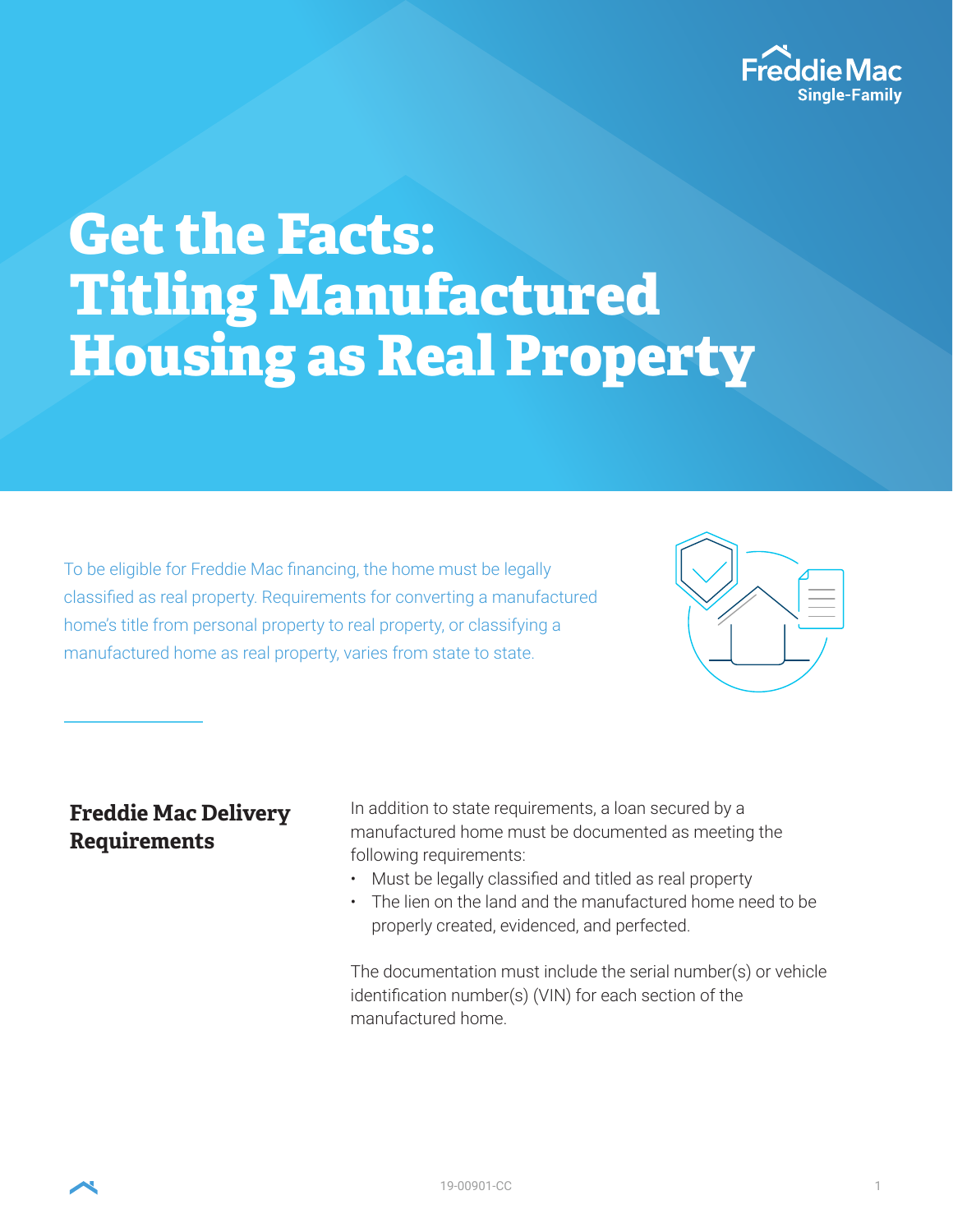## **Title Conversion Requirements**

Generally, a state will classify or recognize a manufactured home as real property using one of the following approaches: Non-Certificate of Title States, Certificate of Title Surrender States and Certificate of Title States.

| Non-<br><b>Certificate</b><br>of Title<br><b>States</b>             | The manufactured home is classified as real property when it meets the requirements<br>imposed by the state, including but not limited to the permanent attachment of the<br>manufactured home to the land:<br>The state does not require the owner to obtain a certificate of title for the<br>$\bullet$<br>manufactured home.                                                                                                                                                                                                                |
|---------------------------------------------------------------------|------------------------------------------------------------------------------------------------------------------------------------------------------------------------------------------------------------------------------------------------------------------------------------------------------------------------------------------------------------------------------------------------------------------------------------------------------------------------------------------------------------------------------------------------|
| <b>Certificate</b><br>of Title<br><b>Surrender</b><br><b>States</b> | The manufactured home is classified as real property when it meets the requirements<br>imposed by the State, including but not limited to:<br>• The manufactured home is permanently affixed to the land.<br>The certificate of title is surrendered to the appropriate state agency.<br>$\bullet$ .<br>The certificate of title is cancelled by the State agency.<br>$\bullet$                                                                                                                                                                |
| <b>Certificate</b><br>of Title<br><b>States</b>                     | The manufactured home is recognized as part of the real property when it meets the<br>requirements imposed by the State, including but not limited to:<br>The manufactured home is permanently affixed to the land.<br>$\bullet$<br>The manufactured home meets all other conditions to be legally recognized as real<br>$\bullet$<br>property when a certificate of title has been issued by the State but not surrendered.<br>The state does not have procedures allowing for the surrender and cancellation of the<br>certificate of title. |

Disclaimer: The Freddie Mac Single-Family Seller/Servicer Guide and individual state policies take precedence over this document.

Additional Guidance For more information on state requirements, please refer to the reverse side for contact information.

> For detailed information regarding Freddie Mac policies, refer to section 5703.7 of the *Freddie Mac Single-Family Seller/Servicer Guide*.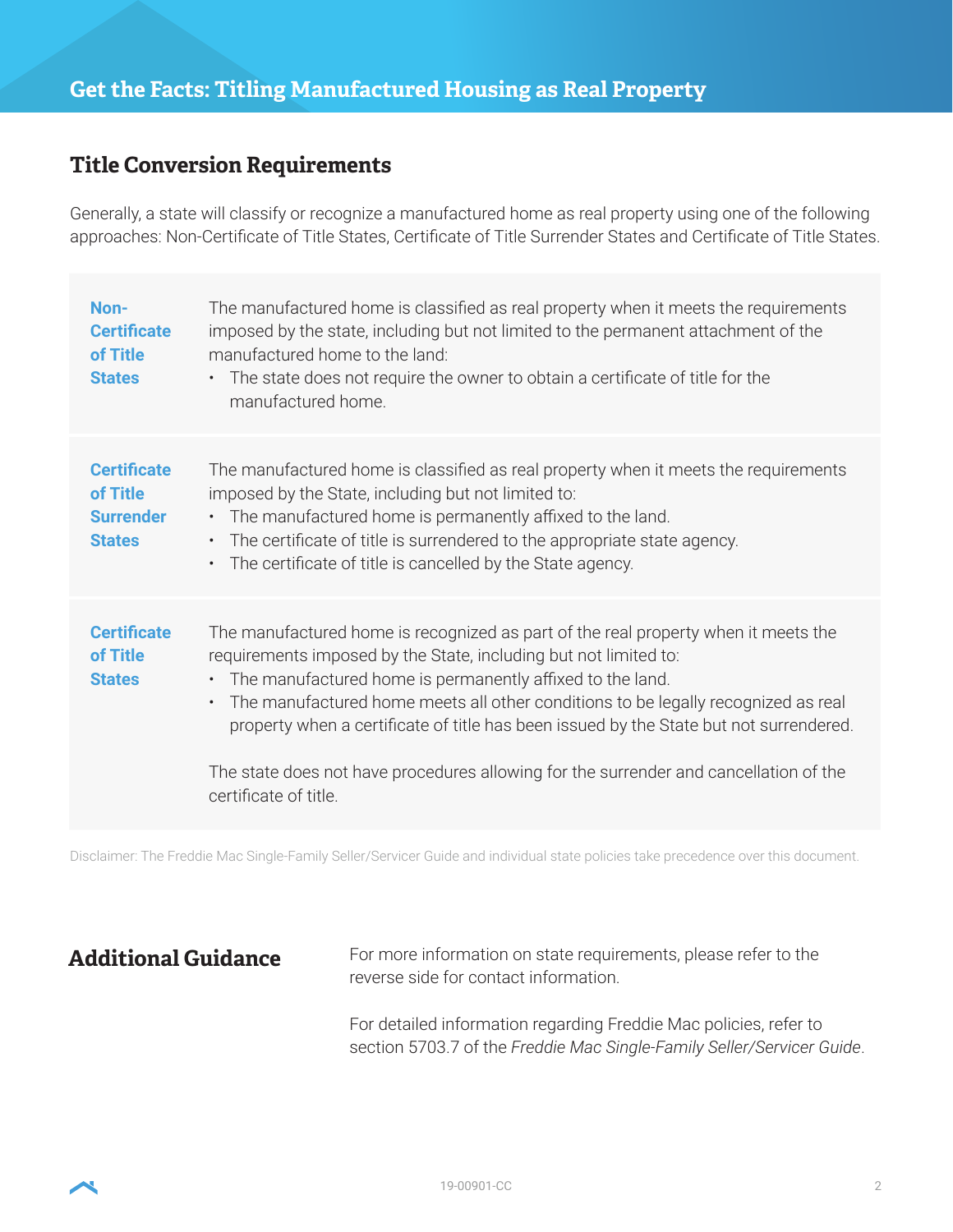# **Agency Titling Contacts by State**

#### **Alabama**

Department of Revenue (334) 242-1170 revenue.alabama.gov

#### **Alaska**

Division of Motor Vehicles 1300 W Benson Blvd- Ste 200 Anchorage, AK 99503 (907) 269-5551 doa.alaska.gov/dmv/

#### **Arizona**

Motor Vehicle Division 1655 W. Jackson Street MD 126F Phoenix, AZ 85007 (602) 255-0072 azdot.gov/motor-vehicle-services

#### **Arkansas**

Office of Motor Vehicle Records 1900 W. 7th St Little Rock, AR 72201 (501) 682-4692 mydmv.arkansas.gov/

#### **California**

Manufactured Housing Program PO Box 2111 Sacramento, CA 95812 (916) 323-9229 hcd.ca.gov/manufactured-mobile-home/

#### **Colorado**

Division of Motor Vehicles- Title Section 1881 Pierce St. Lakewood, CO 80214 (303) 205-5600 colorado.gov/pacific/dmv

**Connecticut** Contact Local Town Clerk

#### **Delaware**

Division of Motor Vehicles dmv.de.gov

#### **Florida**

Dept of Highway Safety & Motor Vehicles Division of Motorist Services 850-617-2000 flhsmv.gov

#### **Georgia**

Dept of Revenue- Motor Vehicle dor.georgia.gov

#### **Idaho**

Transportation Department (208) 334-8663 itd.idaho.gov

#### **Illinois**

Secretary of State-Vehicle Services Department 501 S. Second St. Room 312 Springfield, IL 62756 (217) 785-3000 cyberdriveillinois.com

#### **Indiana**

Bureau of Motor Vehicles 100 N. Senate Ave. Room N440 Indianapolis, IN 46204 (888) 692-6841 bmv.in.gov

#### **Iowa**

Department of Transportation 800 Lincoln Way Ames, IA 50010 (515) 239-1101 iowadot.gov

#### **Kansas**

Division of Vehicles 915 SW Harrison Topeka, Kansas 66626 (785) 296-3621 kdor\_tr@ks.gov ksrevenue.org

#### **Kentucky**

Division of Motor Vehicle Licensing (502) 564-1257 drive.ky.gov

#### **Louisiana**

Office of Motor Vehicles PO Box 64886 Baton Rouge, LA 70896 (255) 925-6146 expresslane.org

#### **Maine**

Bureau of Motor Vehicles 29 State House Station Augusta, ME 04333 (207) 624-9000 Ext 52138 maine.gov/sos/bmv

#### **Maryland**

Motor Vehicle Administration 6601 Ritchie Highway, N.E. Glen Burnie, MD 21062 (410) 768-7000 MVA.Maryland.gov

#### **Michigan**

Secretary of State (888) 767-6424 michigan.gov

#### **Minnesota**

Driver & Vehicle Services 445 Minnesota St Saint Paul, MN 55101 (651) 297-2126 dvs.dps.mn.gov

#### **Mississippi**

Dept of Revenue- Title Bureau PO Box 1383 Jackson, MS 39215 (601) 923-7200 dor.ms.gov

#### **Missouri**

Motor Vehicle Bureau PO Box 100 Jefferson City, MO 65105 (573) 526-3669 mvbmail@dor.mo.gov dor.mo.gov/motorv/homes/

#### **Montana**

Title & Registration Bureau 1003 Buckskin Dr Deer Lodge, MT 59722 (406) 444-3661 mvdtitleinfo@mt.gov dojmt.gov/driving/vehicle-title-andregistration/